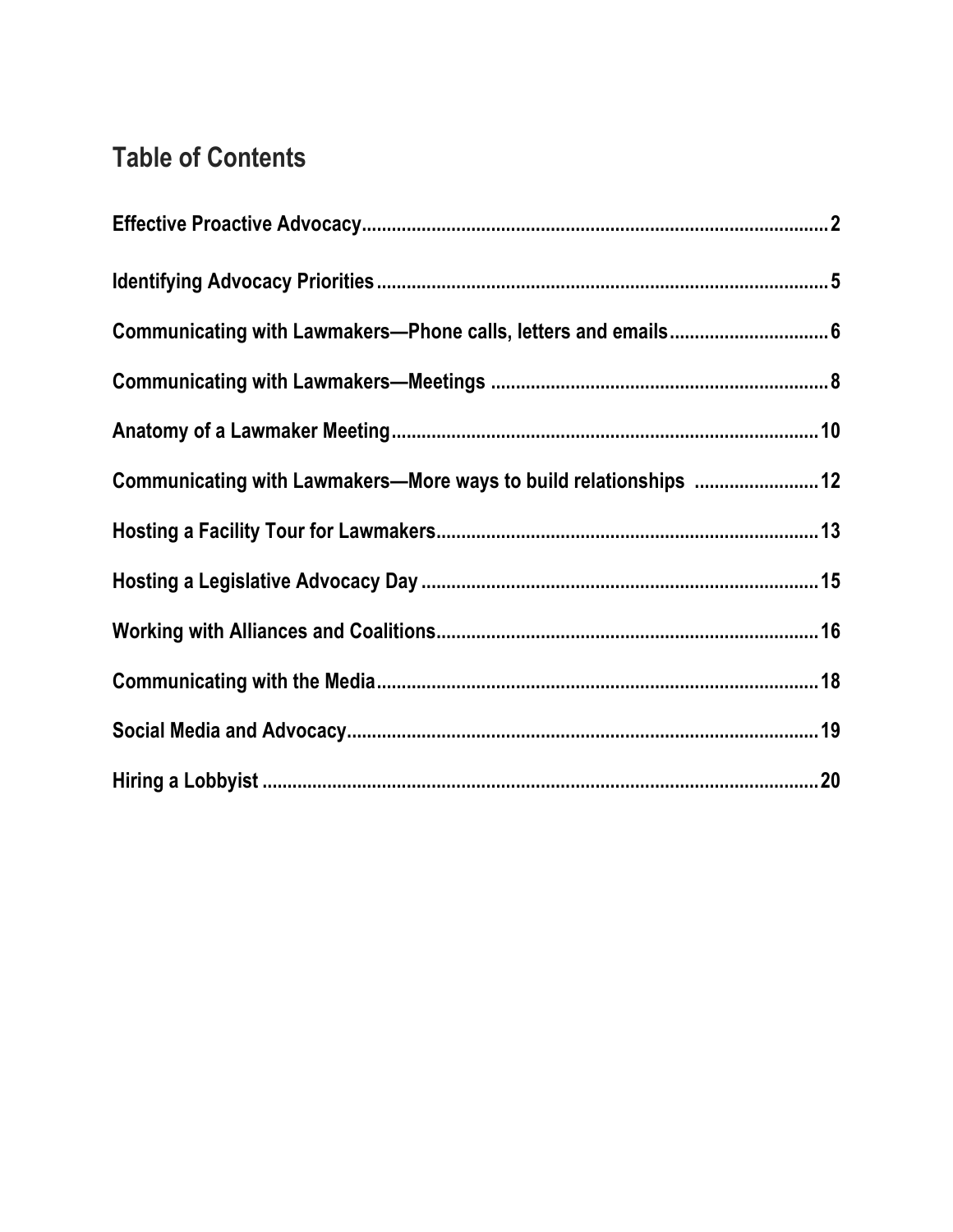



# **Effective Proactive Advocacy**

Advocacy is any **action taken to influence public policy**. It can take many different forms, but the end goal is always to **persuade lawmakers to take actions that are beneficial** to your group or organization. Letter writing, phone calls, in-person visits, media relations, public awareness campaigns, giving public testimony, conducting and sharing research, and lobbying are all forms of political advocacy.

The key to successful advocacy is the **ability to effectively communicate with lawmakers**, and to be seen by lawmakers as a **trustworthy source of credible information**. After all, who knows more about your industry than you and your colleagues in the Sports Turf Managers Association? No one can speak with more authority about the business of your industry than you, and you don't want someone outside of your industry defining your issues or setting the public policy agenda that impacts your profession.

Successful advocacy is **proactive in nature**, and starts with strategic planning and goal setting for the organization. Advocacy efforts at all levels of government—local, state and federal, both legislative and regulatory, should be well thought out.

#### **Issue identification and prioritization**

What issues are most important to your profession and industry? What government actions have the most impact on your ability to manage your facility? Identification of these issues is the first step in developing a comprehensive advocacy plan. Many organizations begin

#### **Components of Advocacy**

- Issue identification and prioritization
- Adoption of positions
- Issue monitoring and reporting
- Member training and awareness
- Communication and media relations
- Relationship building/lawmaker education
- Information and research
- Taking action

this process by conducting a member needs survey which asks members to identify the issues that are most important to them or have the most impact on their day-to-day lives. Not only does this allow all association members to play a role in the group's advocacy efforts, it also ensures the organization collects information and feedback from a broad audience of members, not just those who are most interested in public policy issues. (See *Identifying Advocacy Priorities*)

#### **Adoption of Positions**

Once issues have been identified, the organization should determine its official position on each issue. Where does the association stand? What does it want to have happen in regards to the issue? What statements does it want to make to members, lawmakers and the public regarding the issue? These position statements will guide the association's efforts for each issue and help determine resource allocation. (See *Identifying Advocacy Priorities*)

#### **Issue monitoring and reporting**

Monitoring issues as they move through the governmental process is very important. There are numerous opportunities to influence the issues as they develop. Reporting on the issues to members is also important. Information sharing keeps members informed of how the issues are developing, and more importantly, how the association is taking action.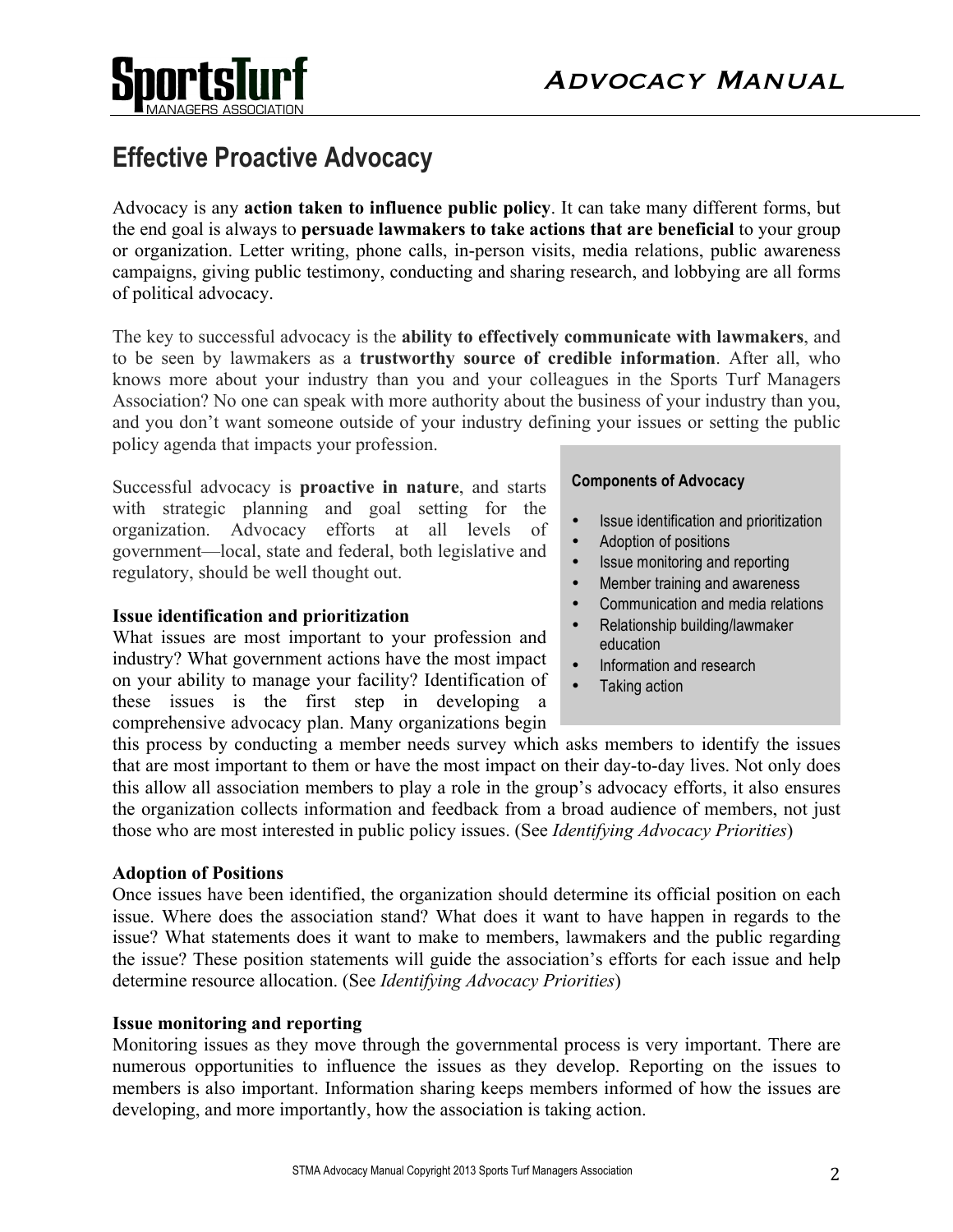

## **Member training and awareness**

An informed membership trained to advocate on behalf of its profession and association is a powerful advocacy tool. Your members have a tremendous amount of power with their elected officials. In fact, if you ask any lawmaker at any level of government what most influences voting decisions, the answer most often given will be *information and communication from constituents*. Equipping your members to effectively communicate with lawmakers to tell your industry's story will go a long way towards achieving your advocacy goals.

One way to involve your members in proactive advocacy efforts is to develop a key contacts program. This is a network of members who are willing to take action quickly when called upon to contact lawmakers about an issue. These members also work to build personal relationships with their lawmakers, and stay apprised of advocacy issues through association publications and monitoring of current events.

#### **Communication and media relations**

Influencing public opinion is another powerful advocacy tool. The media can be one of your greatest allies if you work to cultivate relationships and position your organization as a helpful, responsive, credible source of information. Just as you will work to build relationships with lawmakers, work to build media relationships. Press releases, letters to the editor, inviting media to association events, and engaging through social media are just some of the ways you can build these relationships.

### **Building relationships with lawmakers**

Nowhere is the adage "what you know isn't as important as who you know" more true than in the world of advocacy, and the relationships you and your association build with lawmakers will be crucial to your success. The time to start building relationships is right now. It's much easier to ask someone for something if you have an existing relationship. If you wait until you need something, it will likely be too late, or you will waste valuable time by having to first familiarize lawmakers with your industry and its issues.

The good news is that it's actually fairly easy to build relationships with lawmakers. After all, they're elected or appointed to serve their constituents, and that's you! To start the process, take an inventory of lawmakers you and your association members already know. Then identify the lawmakers you should know—those who represent you directly, and those who hold leadership positions in committees and agencies that impact your issues. Then answer the following questions: Do the lawmakers we want to influence know who we are and what we do? What do they know about our industry? What *should* they know about our industry?

It may be easier than you think to get to know your lawmakers.

An advantage for sports turf managers is that most lawmakers have probably visited a sports facility, either as a player or a fan, or as a student, parent or family member at a school. It's also likely that most, if not all, lawmakers have at least one facility within their districts.

This familiarity can be a great place to start. Use it to your advantage to begin building relationships.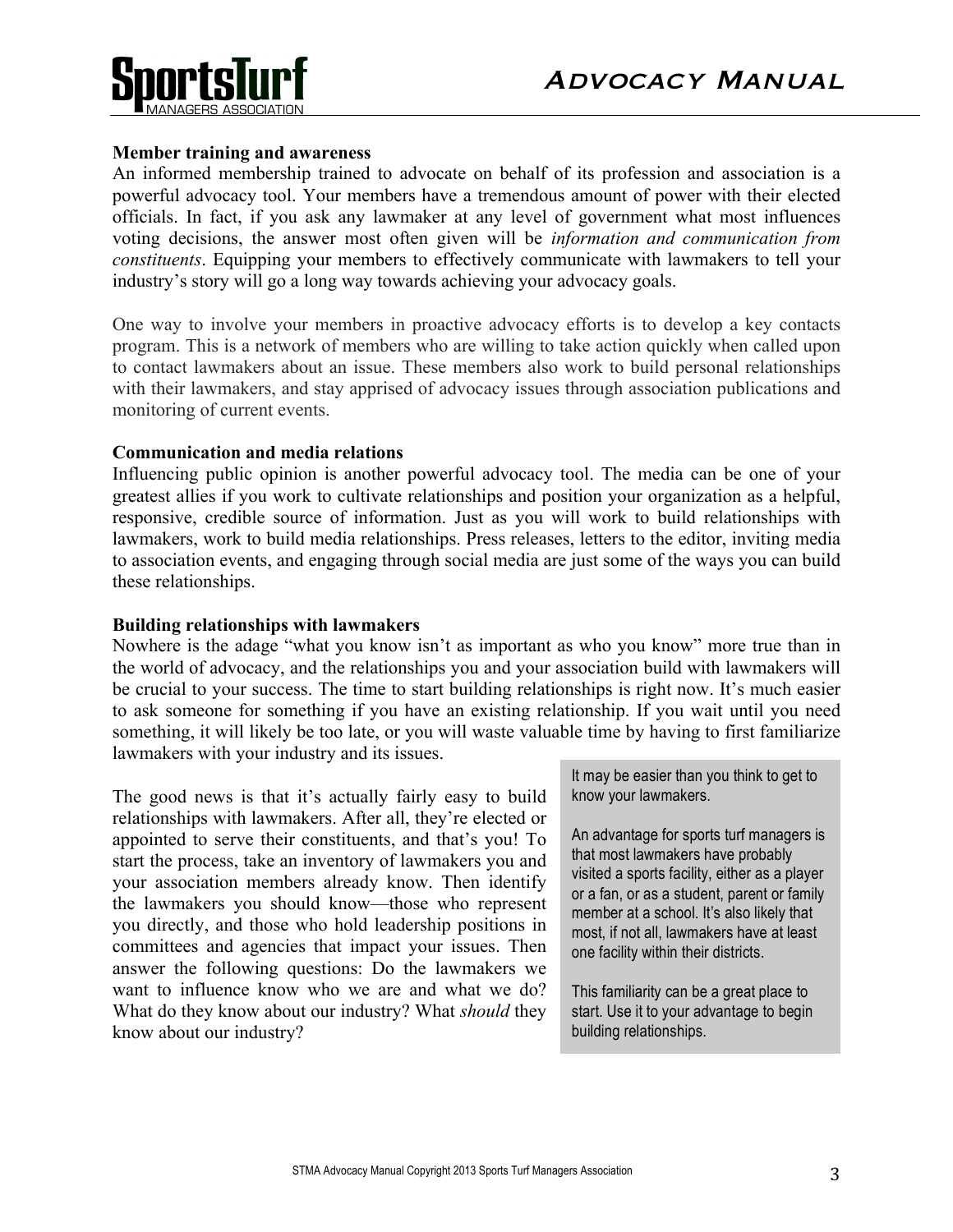

Some other groups you can target for relationship building include green industry alliances and coalitions, environmental groups, community groups, and any other entities that have shared interests or can be of use to you in your advocacy efforts.

### **Information and research**

Your industry and association has information that will help lawmakers as they craft public policy. Data and information from research and reports should be shared with lawmakers, and many times lawmakers are looking for this type of information but may not know where to find it. You can help by proactively providing the information directly to lawmakers. But remember, lawmakers are busy and don't have time to read reams of paper and data. Distill your information into easily consumable formats that can be read quickly. You will gain a reputation as a dependable source of information—especially if your information gets to the point.

Statistics and facts should always be defendable and verifiable. The best way to build trust with lawmakers is for your group to be seen as a reliable source of information. A quick way to damage that trust, or, lose it altogether is to give a lawmaker information that will not stand up under examination.

#### **Taking action**

Advocacy efforts are often a marathon, not a sprint, so be patient and don't expect immediate results every time. A grassroots campaign launched to get a piece of legislation passed could be successful within a legislative session, or it could take several years to get it through.

Build your grassroots network and train your members so they are comfortable taking action on advocacy issues. Communicate your advocacy goals and positions with lawmakers and continue to build relationships so that when the time comes for you to take action, you'll have the greatest chance of being successful in your efforts.

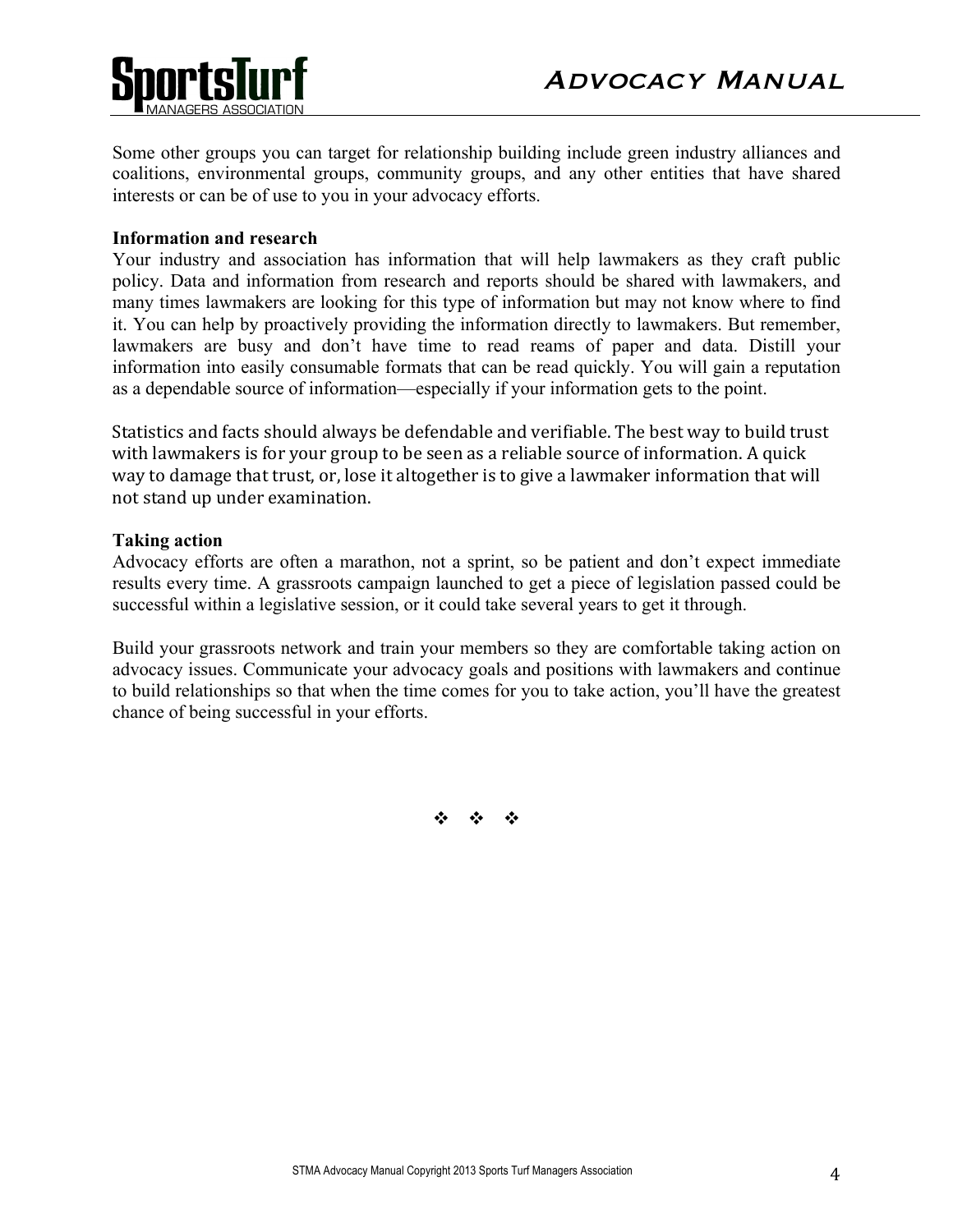

# **Identifying Advocacy Priorities**

The first step for a successful advocacy effort is to identify and define your organization's priorities. Create a document that outlines the priorities and states your association's official position on each issue. These documents are called many things, including a "legislative and regulatory agenda", "advocacy priorities", or a "priority issues agenda." Your document should capture the advocacy issues most important to your members and their facilities, the profession and the industry as a whole, and serve as a guide on where your association will focus the bulk of its efforts and resources in terms of advocacy.

## **Identify the issues**

Your association's first step is to reach consensus on issues of concern. Which issues are most important? Which have the most impact on facility operations? A member needs survey can be conducted to gather feedback. Analysis of industry trends, and information from allied organizations and industry partners should also be considered.

## **Define the issue**

What is the scope of the issue? How are members impacted? What is the status of the issue among lawmakers? What is the current impact, and, how will it impact the industry in the future? What is it about the issues that make them so important to your organization? Factually define the issues within the context of your industry.

## **Create a position statement for each issue**

Position statements are established collaboratively, usually by a committee or group of members working on behalf of the larger group, and ultimately approved by your board of directors, or adopted by your members. These positions are the official stance of your organization, and serve as the basis for any statements made on behalf of STMA to lawmakers, the media, industry stakeholders, your members and the general public. Use industry data, credible science and university research to support your positions and to determine what is reasonable from a public policy standpoint.

## **Develop a plan of action for each issue**

For each issue, determine a plan for how it will be addressed by your organization. Some will require proactive advocacy, and some can be reactive. Are there some issues you will merely monitor, and others that will require direct action? Are there groups with whom you will collaborate? Is a grassroots advocacy campaign needed?

## **Establish priorities**

Once the issues have been identified and defined, they should be prioritized. Not all issues will be equally important. Some will require more time, attention and resources than others. Establish a process for prioritizing issues based on member needs and association resources. Communicate the priorities to members so that they know where the association is focusing its efforts.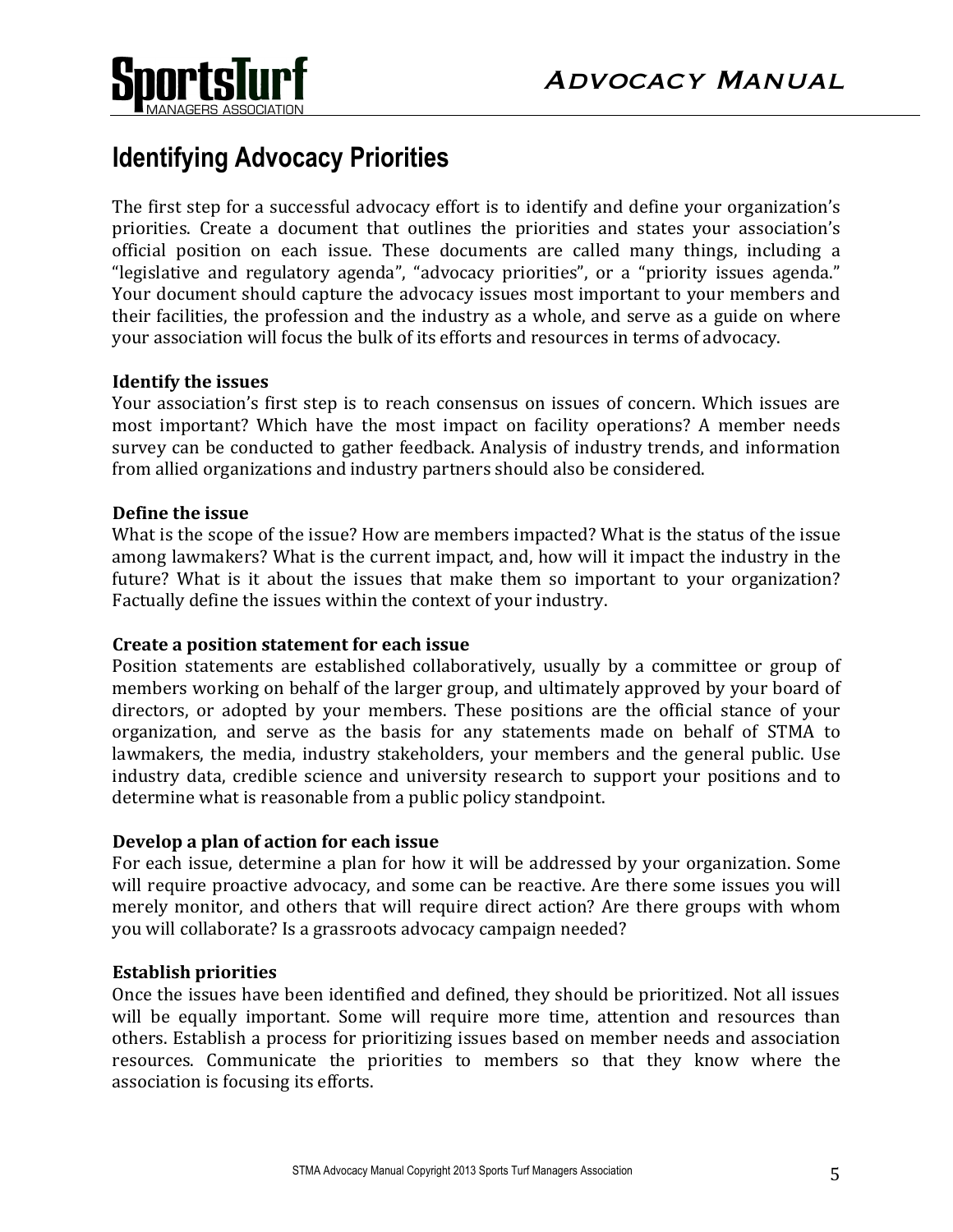

# **Communicating with Lawmakers—Phone calls, letters and emails**

# **Local government**

Contact information for local officials can be found on your local government's website. Information can also be found at Local Officials by entering your zip code.

# **State government**

To identify your state legislatures go to Lawmakers by State and enter your zip code. To find comprehensive contact information for all state lawmakers, the National Conference of State Legislatures provides this link State Legislative Websites which can be used to find information for all 50 states, both legislative and regulatory.

# **Federal government**

To identify your members of Congress go to the U.S. House of Representatives website and enter your zip code, or the U.S. Senate website and choose your state. These sites provide comprehensive contact information.

# **Calling lawmakers**

When you reach your lawmaker's office identify yourself and explain the reason for your call. If you're calling a member of Congress, you should ask to speak with the staff member in charge of the issue about which you are calling.

To call your member of Congress you can dial the U.S. Capitol Switchboard at (202) 224-3121 and ask for the office you need. Ask to speak with the staff member in charge of the issue about which you are calling. Tell the staff member who you are and let them know if you are a constituent. If you don't want to speak in depth with the staff member, you can simply say ask that they pass on your message to the member of Congress.

A good example of how to conduct a brief call with a Congressional office (taken from Congress.org) is: "Please tell Senator/ Representative (Name) that I support/oppose (Bill number and name of bill)." If you're comfortable doing so, share with the staff member your reasons for supporting or opposing the bill.

# **Letters and emails to lawmakers**

Be sure to use the correct salutation in your written communications with lawmakers. Lawmakers are addressed as "The Honorable (name)" and the correct salutation is their title, for example, "Dear Representative (last name). Examples are listed below, and if you're still unsure, this website Forms of Address for Elected Officials provides a comprehensive list of how to address every type of U.S. elected official.

**Lawmaker Contact Info**

U.S. Senators

U.S. Representatives

State Lawmakers

**Mayors** 

Local Officials

You can also contact your city or county government, or school board to get additional information on local officials.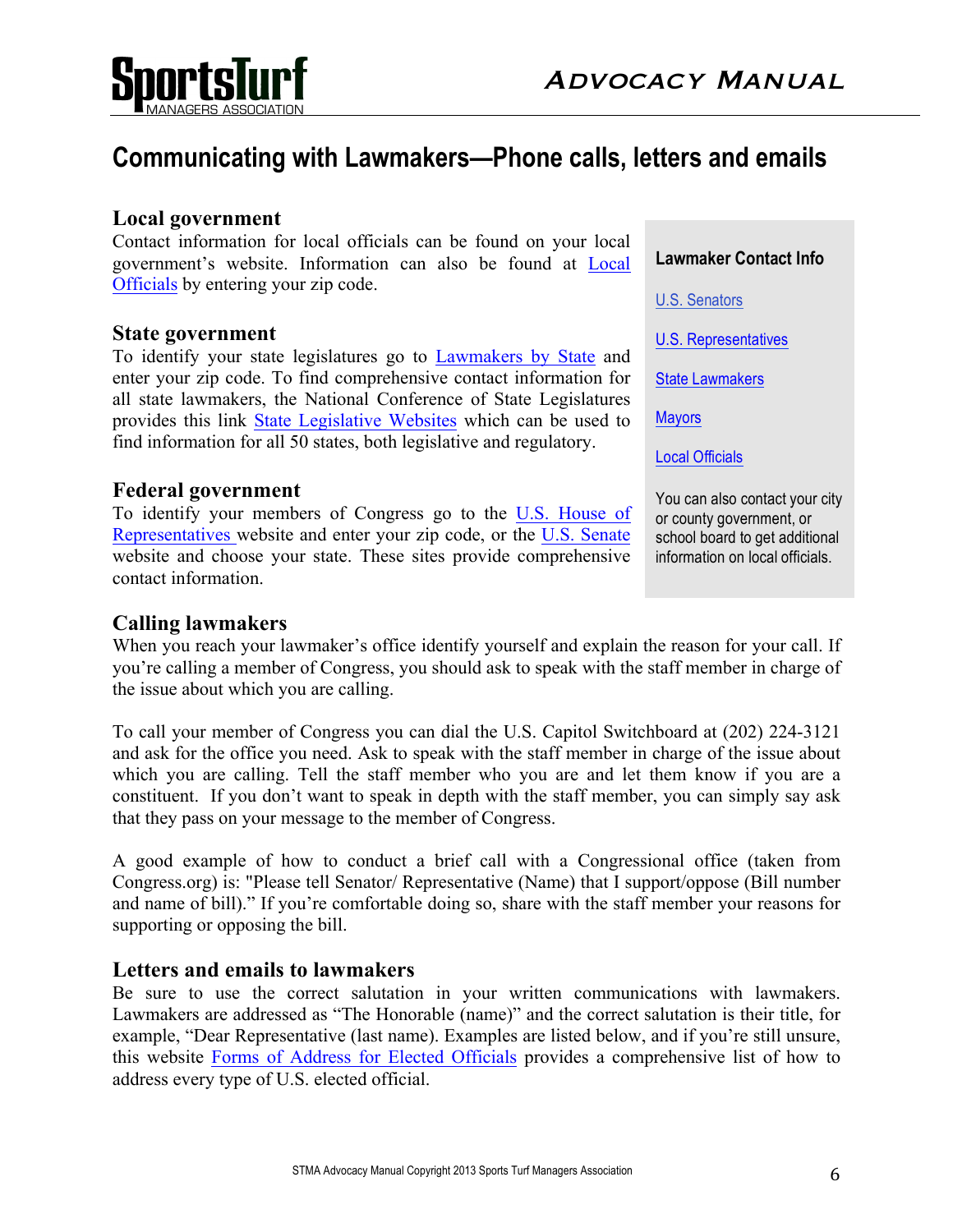

In your letter, identify yourself by name in the first paragraph, and tell them where you live. This helps identify you as a constituent. If you don't live in their district, but your facility is located there, be sure to indicate that. Also, list any professional credentials you hold that are related to the subject about which you're writing. Your letter/email should always include your complete mailing address, phone number and email address.

State the purpose for your letter in the first paragraph, and if it pertains to a specific piece of legislation, identify it appropriately by number and name. It's best to only discuss one issue, and try to keep your letter to a single page (and emails to an equivalent length). This increases the chance it will be read—remember, lawmakers and their staff members receive a lot of mail/emails—you want to make they read yours!

Lay out your position using key points, and use data and real examples to back up the position you're taking. Make sure any facts, data and information you use is credible. It's fine to cite specific data sources if they lend more weight to your position. Be sure to clearly state what it is you want your lawmaker to do so they understand what action is being requested. Always thank your lawmaker for their attention to your letter, and offer to provide additional information if they need it.

Writing to Local Lawmakers Local Lawmakers are *The Honorable (full name)* Dear Councilman/Councilwoman (last name): Dear Mayor (last name): Dear Commissioner (last name):

Writing to State Lawmakers State Lawmakers are *The Honorable (full name)* Dear Senator/Representative (last name):

The exception to the above is when you are writing the Speaker of the House, or a Committee Chair. In those cases you should address them as Dear Mr. Chairman/Madam Chairwoman, and Dear Mr. Speaker/Madam Speaker.

Writing/Emailing Members of Congress Address both postal mail and emails in the same manner:

*To the Senate:* The Honorable (full name) #### Senate Office Building U.S. Senate Washington, DC 20510

Dear Senator (last name):

*To the House:* The Honorable (full name) #### \_\_\_\_\_\_ House Office Building U.S. House of Representatives Washington, DC 20515

Dear Representative (last name):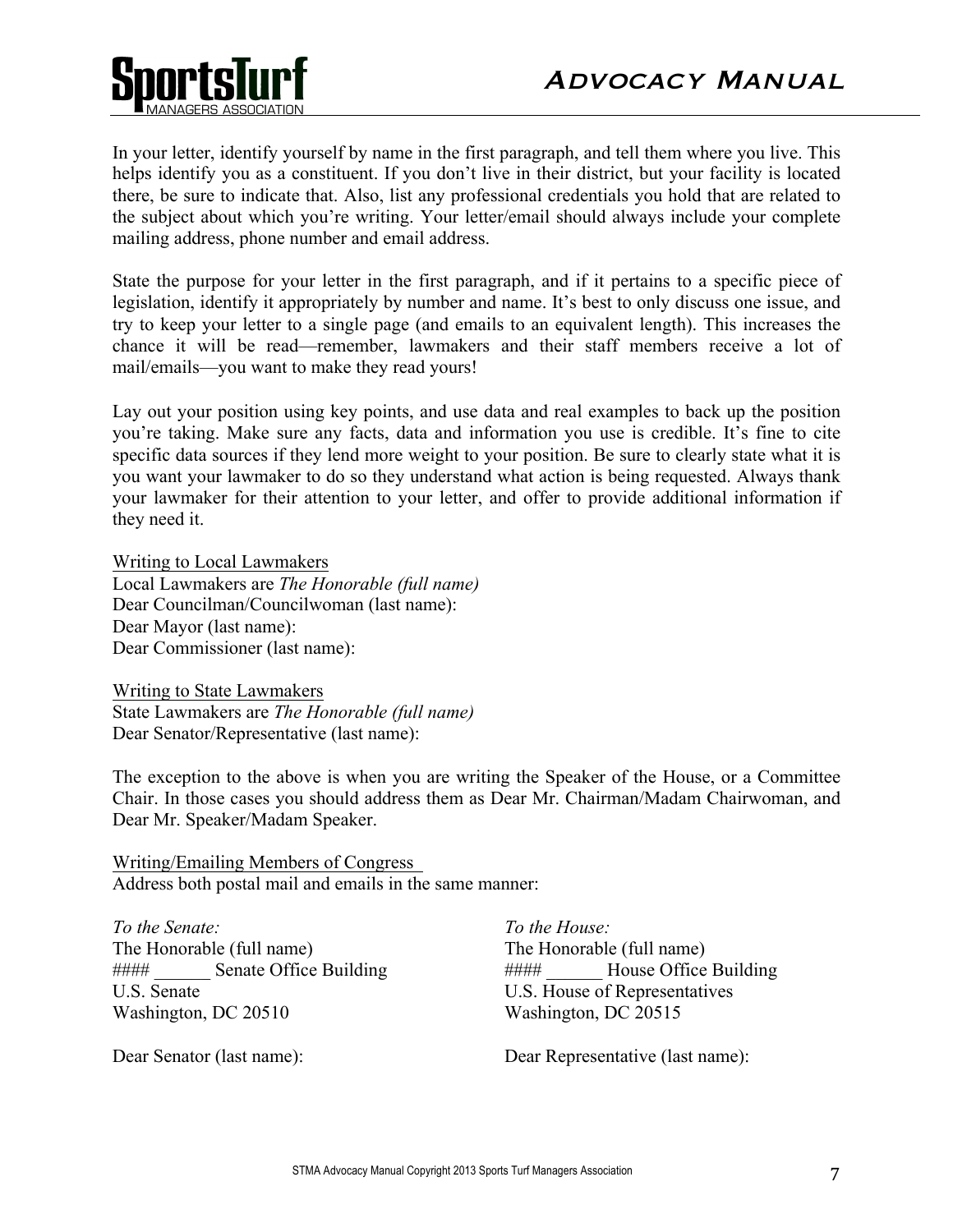

# **Communicating with Lawmakers—Meetings**

 

Meeting face to face with lawmakers is an effective way to build relationships and advocate your positions. Once you have determined you want to meet with a lawmaker follow these steps for a productive meeting.

## **Schedule a meeting**

Sportsl

Contact the lawmaker's office and request a meeting. If you are requesting a meeting with a member of Congress, you will be working directly with a staff member called the scheduler. This person is the gatekeeper for the lawmaker's entire schedule. Some offices may require you to fill out a formal request for a meeting, and the scheduler can direct you through that process. A great way to access members of Congress is when they are back home in their districts during Congressional breaks, usually around federal holidays.

#### **Purpose of meeting**

The staff/scheduler will ask for the subject matter of the meeting. This allows the lawmaker and staff to prepare for the meeting, and make sure they have the right folks at the meeting.

#### **Who's coming?**

You'll want to provide the names and contact information of the individuals from your group who will be at the meeting. Providing contact information helps the lawmaker identify individuals as constituents.

#### **Length of meeting**

The time of year and the lawmaker's schedule will determine the length of time for which you're scheduled. Congressional visits in Washington, DC don't often exceed 15 minutes due to the high volume of constituent meetings. Local, regional and state lawmakers may be able to allow more time for meetings. In some cases, you may be contacting local

#### **Lawmaker Contact Information**

Not sure who your lawmakers are? These government website links will help identify your lawmakers and provide contact information.

#### U.S. Senators

U.S. Representatives

State Lawmakers

#### **Mayors**

Contact your city or county government, or school board to get information on local elected officials.

lawmakers directly to set up meeting times. The lawmaker or staff contact will let you know how long the appointment will be once the meeting is confirmed.

#### **Requests for photos**

You may want to take a photo of you or your group meeting with the lawmaker. Such photos are useful in publicizing the meeting to your members. Mention the photo when you request the meeting, it's usually no problem—lawmakers seem to like having their photo taken.

#### **Confirm the meeting**

It's a good idea to reconfirm the meeting time 24 to 48 hours in advance, just to make sure everything is still on as planned.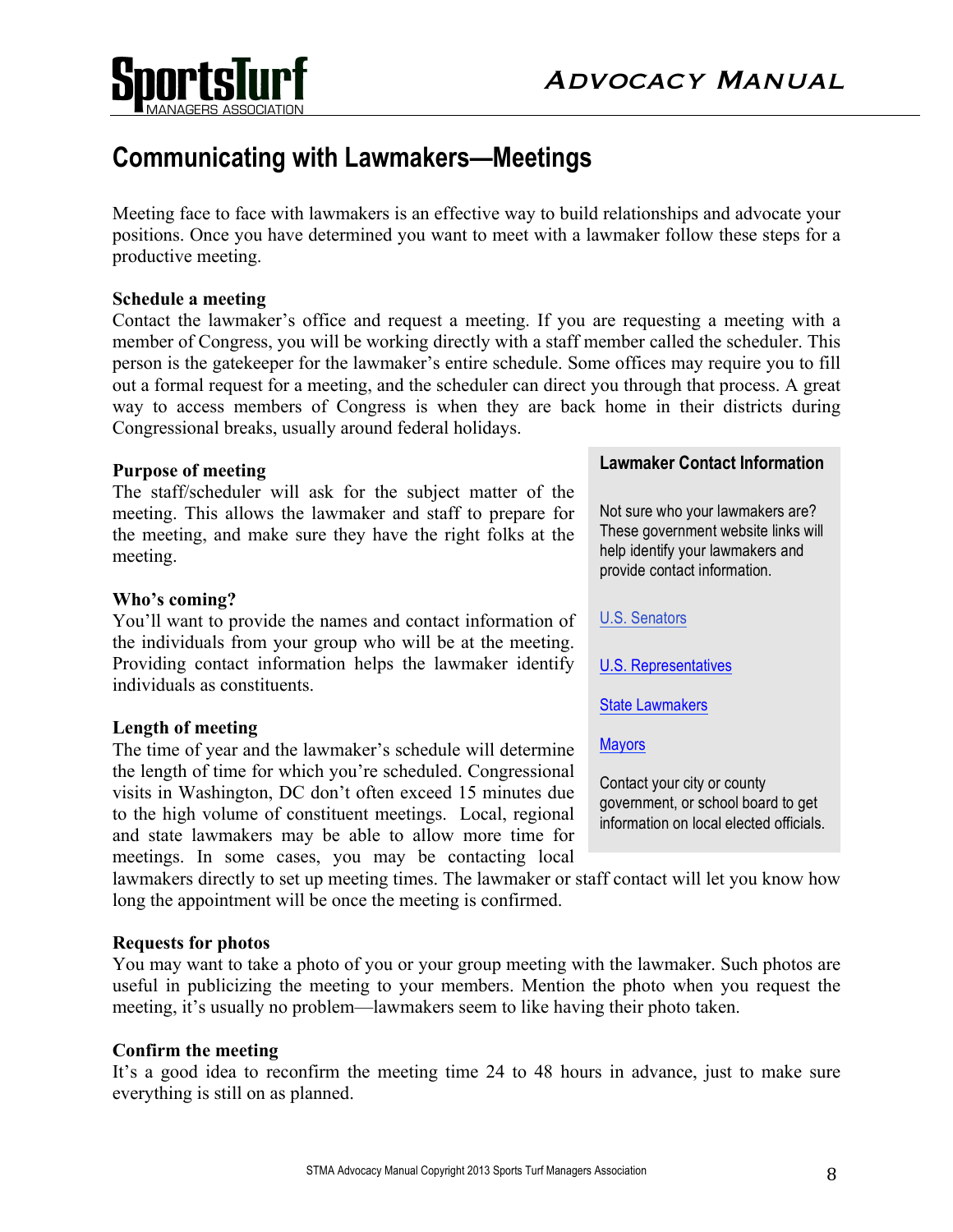

# **Prepare "leave behind" materials**

Your time with the lawmaker will be brief, so prepare a one-page "leave behind" document that covers the key points you will be making during your meeting. Make sure the document has your organization's website and contact information on it.

Some groups prepare elaborate folders of information for lawmakers, and while these packets look nice, the reality is, most go unread and end up in the office recycling bin. Keeping your leave behind document to one page, uncluttered, with easy to read key points will greatly increase the chances it will be read, and perhaps even kept for reference.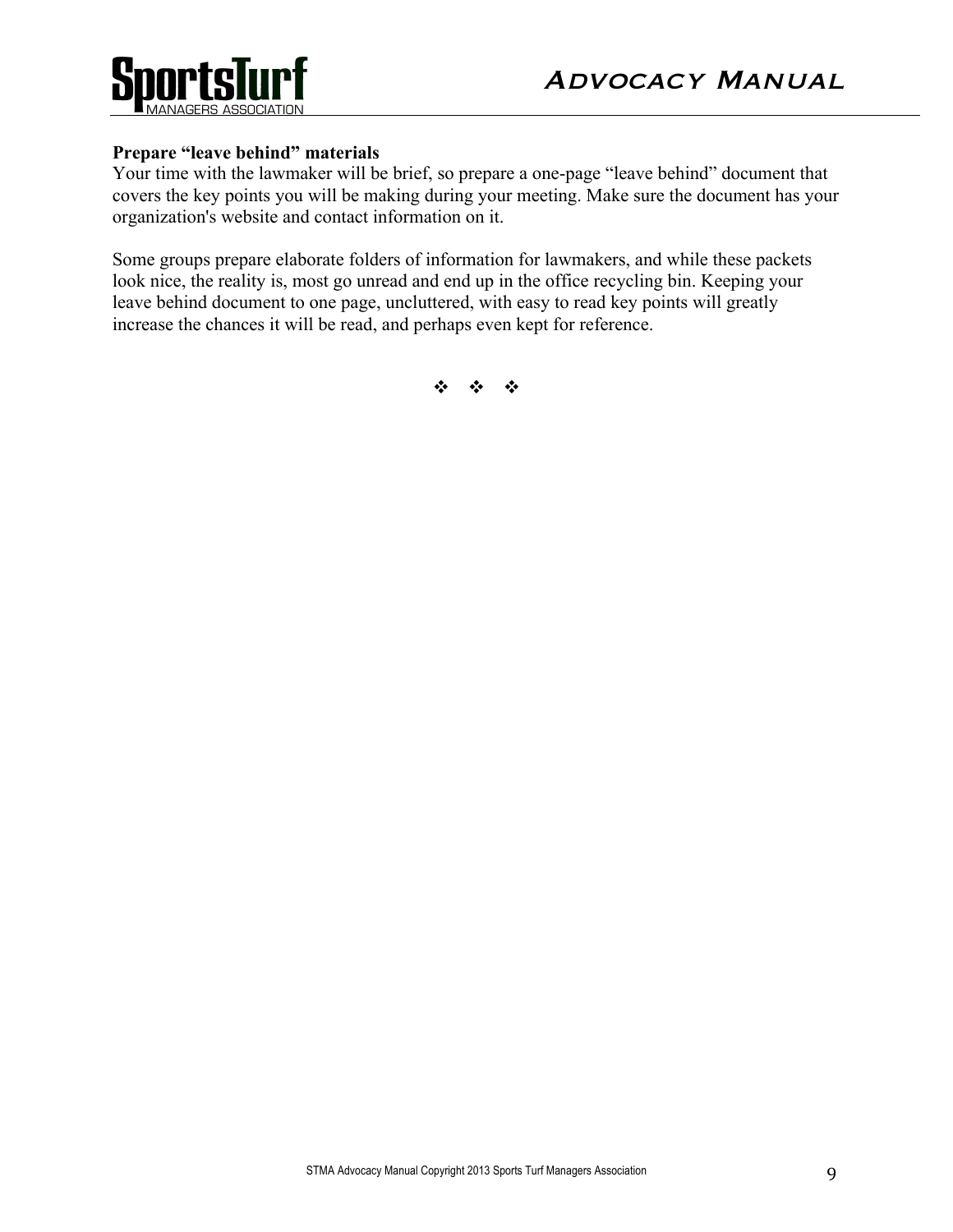

# **Anatomy of a Lawmaker Meeting**

Always **arrive on time** to an appointment with a lawmaker. Often they are on a tight schedule and have many meetings throughout the day. It's best to arrive just a few minutes early. If the office is ahead of schedule, they may go ahead and start your meeting early. On the flip side, be patient if the office is behind schedule and you have to wait. Use the time to think about how you may have to present your information in a shorter amount of time than originally planned.

Be sure to **present your business card**, and ask for one from any staff members with whom you meet. Staff business cards often contain direct contact information for the individual. This comes in handy when sending emails or contacting staff by phone.

Because you have limited time with the lawmaker, be sure to **keep the meeting on track and focused on the issue at hand.** Lawmakers enjoy meeting with constituents and may want to chat about items that aren't relevant to the purpose of your meeting. A small amount of this type of conversation at the beginning of the meeting during introductions is fine, but make sure it doesn't eat up valuable time you need to share your message with the lawmaker.

**Explain your position on the issue(s)**, and how a bill or amendment will affect your profession/industry. **Stick to the talking points** you prepared in advance. Share your leave behind materials with the lawmaker and staff with whom you meet. You may be asked a question to which you don't know the answer—this is okay. Simply say that you don't have that

information but that you will follow up after the meeting. (Then make sure to follow up!) It is perfectly okay not to have the all the answers, just don't ever make anything up.

When you're meeting with a lawmaker on behalf of STMA or your chapter, remember, you're there to communicate your group's position, not your personal position. However, it is definitely appropriate to use specific examples of how a measure will impact you personally at your facility.

**Be clear about what you're asking your lawmaker to do**. Are you there to introduce yourself and familiarize the lawmaker with your profession, or are you asking the lawmaker to support or oppose a piece of legislation? If you're meeting with a lawmaker who is supportive of your issue, it can be helpful to ask if they have any advice on how to approach other lawmakers on the issue, or if there are other groups with whom you should liaise.

# **Dealing with difficult meetings**

Sometimes meeting with a lawmaker will feel like walking into the proverbial lion's den. The lawmaker in question has clearly stated a position that is contrary to yours. The lawmaker may even be the sponsor of a piece of legislation you're opposing. And, in extreme cases, the lawmaker may even come across as hostile during a meeting.

Don't panic or despair: remain calm and professional. This is when all your preparation comes into play, and sound, factual information delivered effectively can still help. Strive to keep the tone as positive as possible. You may not win the lawmaker over to your side, but your professionalism will go a long way toward earning his/her respect.

Don't be disappointed if you do not meet with the lawmaker personally, and meet instead with a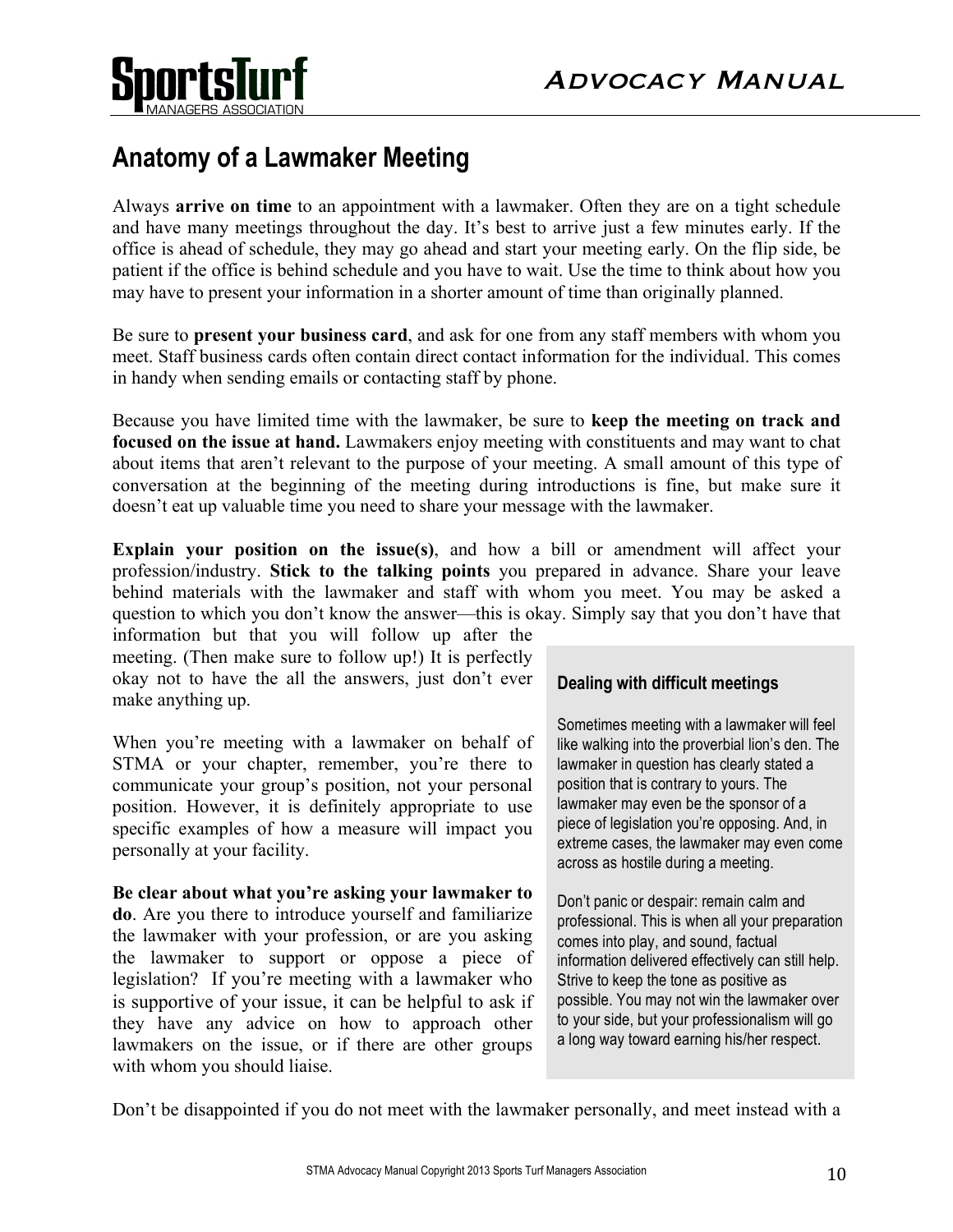



member of staff. Staff members are often subject matter experts and do the bulk of the work on your issues on behalf of the lawmaker. They are an important resource and **building rapport with staff members can be very beneficial.**

Refrain from engaging in an argument with a lawmaker during a meeting. Listen to the lawmaker's opinions and position on the issue. If you believe the lawmaker hasn't clearly understood your position, it's okay to clarify it, or ask the lawmaker to expand on a point. Verbal sparring may be fun, but it's no way to make friends!

You will have an opportunity to follow up with the office to restate your position and provide information that addresses the lawmaker's position. End the meeting on a friendly note even if it didn't go as well as you would have liked. You will have to continue to work with the lawmaker on the issue until it's resolved. In addition, you may need this lawmaker as an ally in the future on another issue so **it's best to maintain a friendly working relationship even if you're on opposite sides.** 

**Thank the lawmaker for taking the time to meet**  with you, and don't forget to take a photo for use in communicating with your members about the meeting. It is okay to ask a staff member to take the photo. Fancy cameras aren't necessary; you can snap a few shots with a smart phone or digital camera. The lawmaker or staff may even ask for a copy to use in their constituent newsletter, website or social media properties.

After the meeting, be sure to **follow up with thank you notes** to the individuals with whom you met. Use the thank you as an opportunity to briefly restate your position and points on the issue. And, don't forget to provide any information you promised to send after the meeting.

#### *Mailed vs. emailed thank you notes*

In today's digital age, an email thank you is perfectly acceptable and in some cases preferable. At the federal level, an email thank you is the quickest way follow-up after a meeting because postal mail to Congress can be delayed because of the way printed mail is screened for security reasons.

At the local and state levels a handwritten thank you note is more likely to be received in a timely manner. If you have an existing personal relationship with a lawmaker, a handwritten thank you note is always appropriate.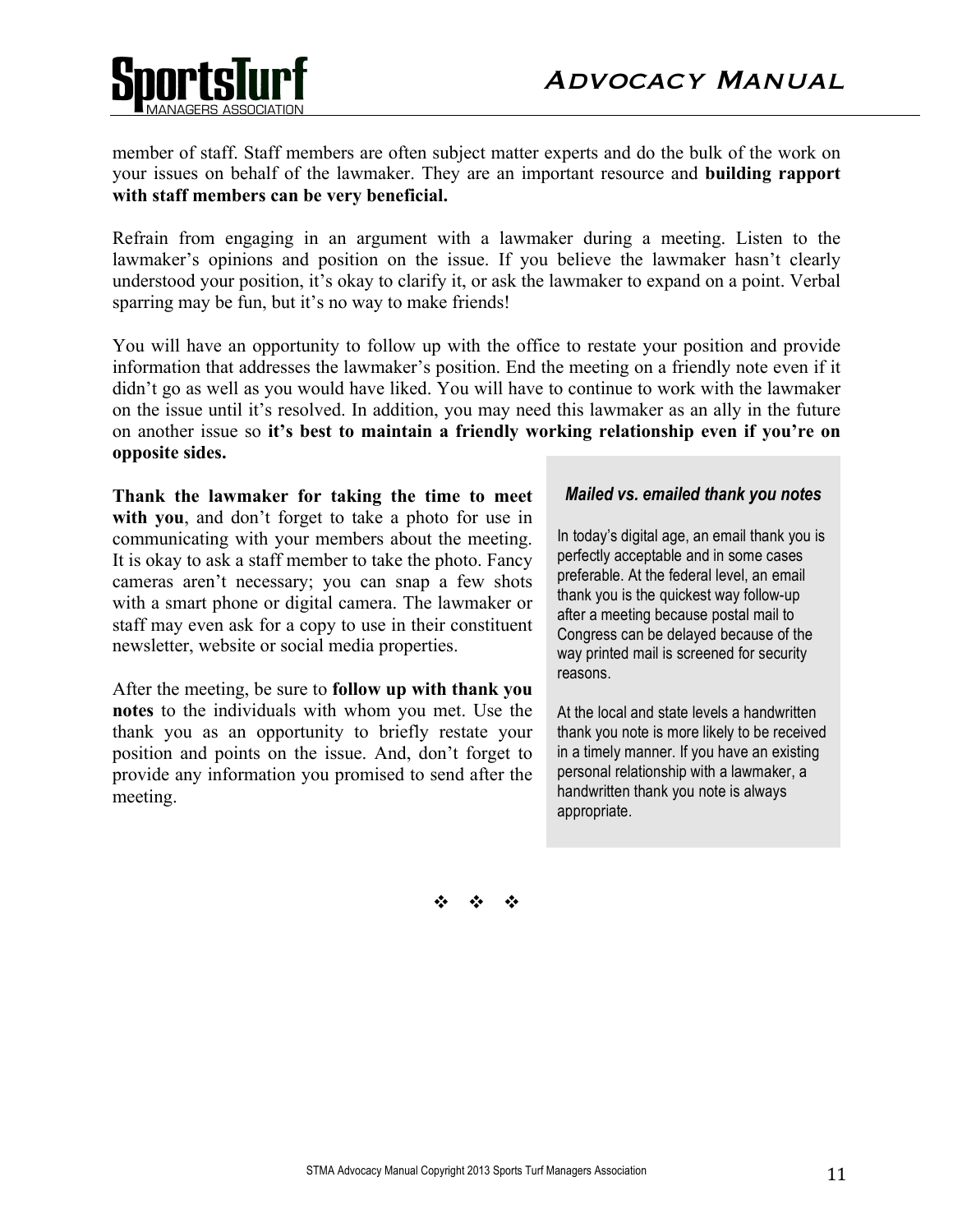

# **Communicating with Lawmakers—More ways to build relationships**

Every time you communicate with a lawmaker, you're engaged in relationship building. Here are some suggestions on how to go about getting to know your lawmakers, and helping your lawmakers get to know you.

# Attend town hall meetings/community roundtables

Lawmakers routinely host or participate in town hall meetings or community round tables. They do this to solicit feedback directly from their constituents. Be sure to watch lawmaker websites and social media pages for opportunities to interact in person.

# **Volunteer for a campaign**

A great way to build relationships with lawmakers is to volunteer on their election campaigns. Everyone, whether running for city council or the U.S. Senate, needs and depends upon help from supporters to get elected.

## **Attend a Fundraiser**

For elected officials fundraising is a constant is a fact of life. Attending a fundraiser and contributing to a candidate you support can be a great way to develop a relationship. While you're certainly not buying a lawmaker's support with a campaign contribution, they do tend to remember who has supported them financially and this can be useful when you need help on an issue.

# Attend meetings open to the public

City councils, county commissions, zoning authorities and legislatures (just to name a few) conduct their official business in open public forums. You can attend these meetings to learn firsthand how their decisions are made. There are often opportunities to provide comment on issues. And of course, you can always take the opportunity to introduce yourself to your lawmaker in person.

## **Host a site visit at your facility**

Inviting lawmakers to your facility to experience what you do is a great way to further your advocacy agenda and build relationships. (See *Hosting a Facility Tour for Lawmakers*)

# **Follow them on social media**

Follow your lawmakers on social media to keep up with issues. Many use social media to get feedback from their constituents. (See *Social Media and Advocacy*)

# **Host a legislative advocacy day**

A legislative day at your state capitol or in Washington DC can get your message out to a large of lawmakers at once. (See *Hosting a Legislative Advocacy Day*)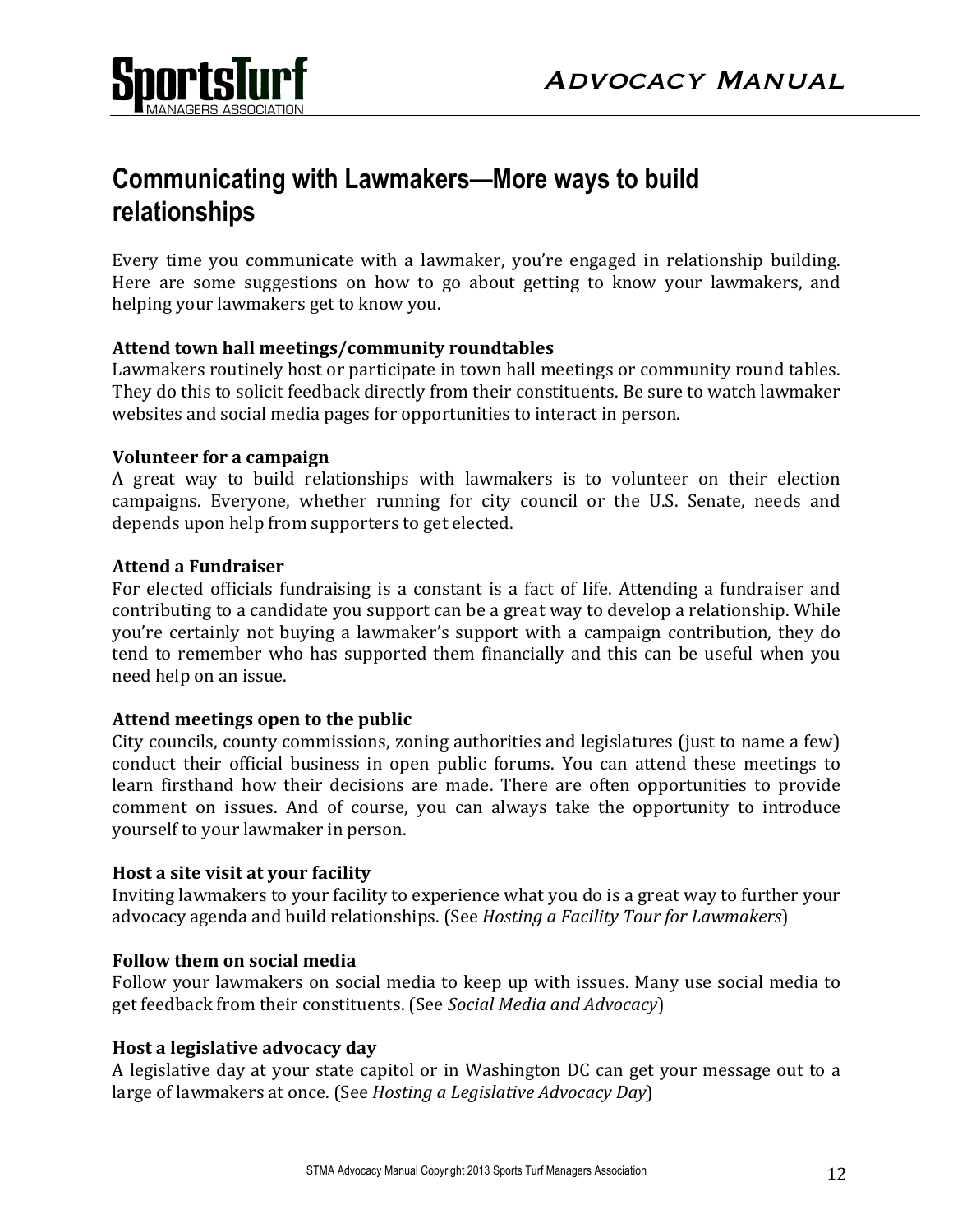

# **Hosting a Facility Tour for Lawmakers**

One of the best ways to familiarize lawmakers with your profession is to invite them to see and experience firsthand what you and your colleagues do. A visit to a sports turf facility not only can result in a deeper understanding of issues important to the industry, but is also a valuable way to demonstrate how lawmaker decisions impact your members. It also allows the opportunity to highlight the importance of sports turf facilities within the local, state and national economies.

The following is a brief overview of the main components of a facility tour.

## **Planning a tour**

Decide which lawmakers will be invited to attend. Your event may be designed as a general "get to know you" tour for a larger group of lawmakers, or it may be designed to specifically target a smaller group of lawmakers who have influence over active issues impacting your industry. You can also invite media to be part of the tour, just make sure that lawmakers are aware and comfortable that they will be there.

Plan the tour from beginning to end, and determine how much time is needed for each step along the way. Prepare a script and talking points for the tour guide(s). Include information on your members, your profession, the facility, and management practices.

Select the members from your organization who will conduct the tour. These individuals should be knowledgeable, well spoken and respected within the profession. Decide on the message you want lawmakers to take away at the end of the tour, and prepare talking points for all of your members who will be present.

## **Conducting the facility tour**

The tour is your opportunity to educate lawmakers, so be sure to highlight management practices and tools used at the facility. Tie these practices to the advocacy issues that are important to your association. If possible, allow lawmakers to participate in some type of maintenance activity at the facility—if applicable, provide any necessary safety equipment.

Using signage and printed materials during the tour is also a great way to educate lawmakers. Beginning and ending the tour with a short presentation or briefing from your association's president is a good way to set the tone for the event. It sets expectations at the beginning, and allows for any unanswered questions to be addressed at the end of the event.

Encourage your members to engage with lawmakers during the event. This is a chance to demonstrate the professionalism of your members and the importance of your industry. Don't forget to take photos during the tour so you can use them in your publications and social media outlets. You can also include photos with the thank you notes you send to the lawmakers after the event.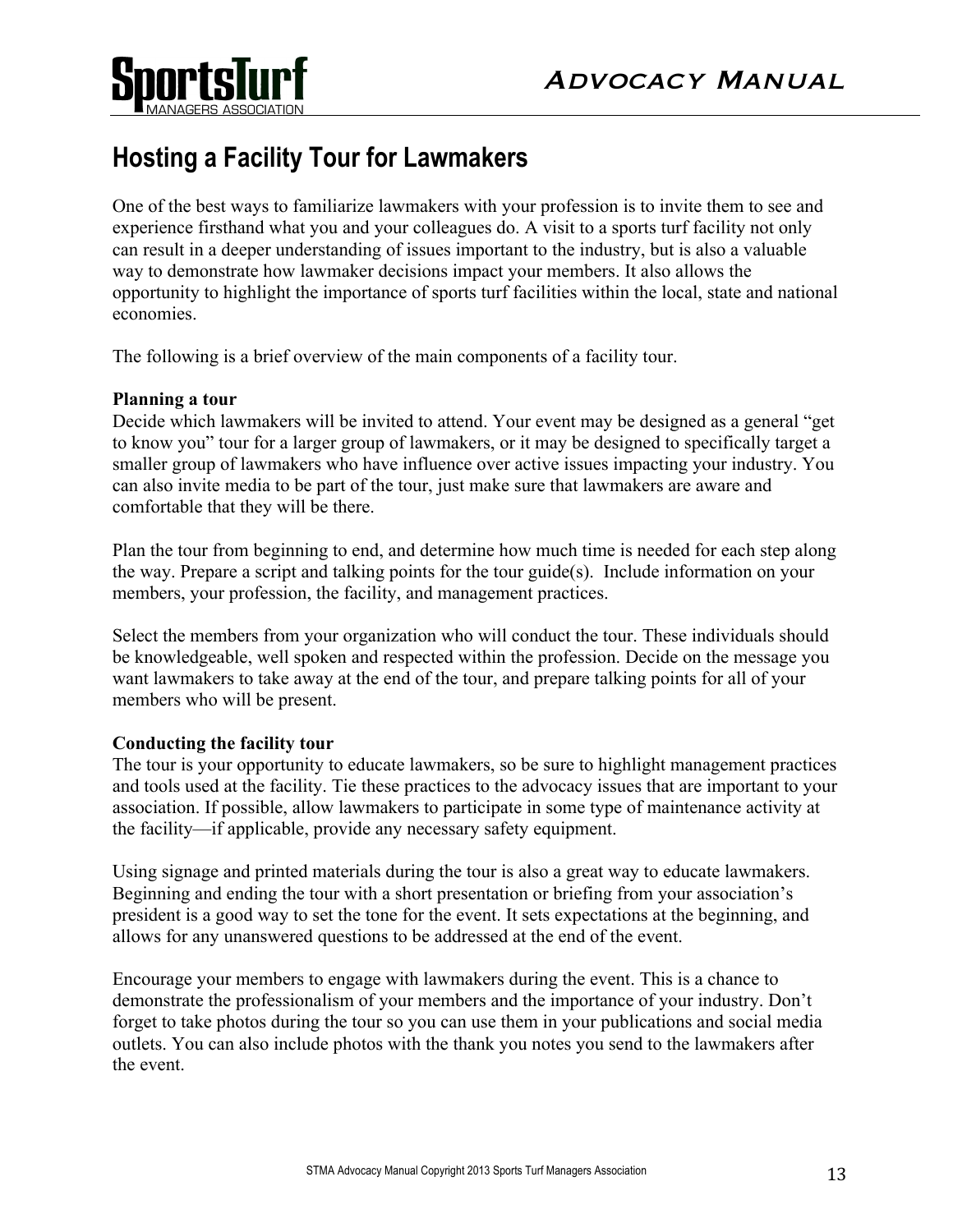

## **Please Don't Feed the Lawmakers**

The title of this section is a bit tongue in cheek, but it does bring up a serious issue. Lawmakers at all levels of government must comply with ethics laws. These laws are often called "gift laws" and spell out exactly what lawmakers can and cannot accept in the way of gifts and meals. Knowing what the law allows as you plan your event will help streamline the planning process.

The rules vary from state to state so be sure to check before you plan your event. In some states you may be able to offer breakfast or lunch as part of your tour. In others, it may not be allowed at all, but light refreshments are okay. You may want to give lawmakers a small token from your association, such as a pen or hat. In some cases, this will be acceptable. Again, check the ethics laws to see what can and cannot be accepted by lawmakers.

According to the National Conference of State Legislatures, generally, non-lobbyists are not completely prohibited from giving gifts, but are limited to certain monetary values.

*"Most states also specifically state that no one shall offer and no legislator shall accept any gift or anything of value in return for being influenced in the performance of the legislator's duties. Differences exist between what a lobbyist can give a legislator and what a legislator can receive from a lobbyist, the general public, or other outside interests."*

More information on state-specific bans can be found at this website Legislator Gift Restrictions Overview.

The U.S. House of Representatives and the U.S. Senate have their own ethics rules regarding gifts and meals. Information can be found at House Gift Rules, and Senate Gift Rules. If after reading the rules, you still have questions, it's perfectly okay to ask a legislative staff member for clarification. They are familiar with the rules and will be able to guide you.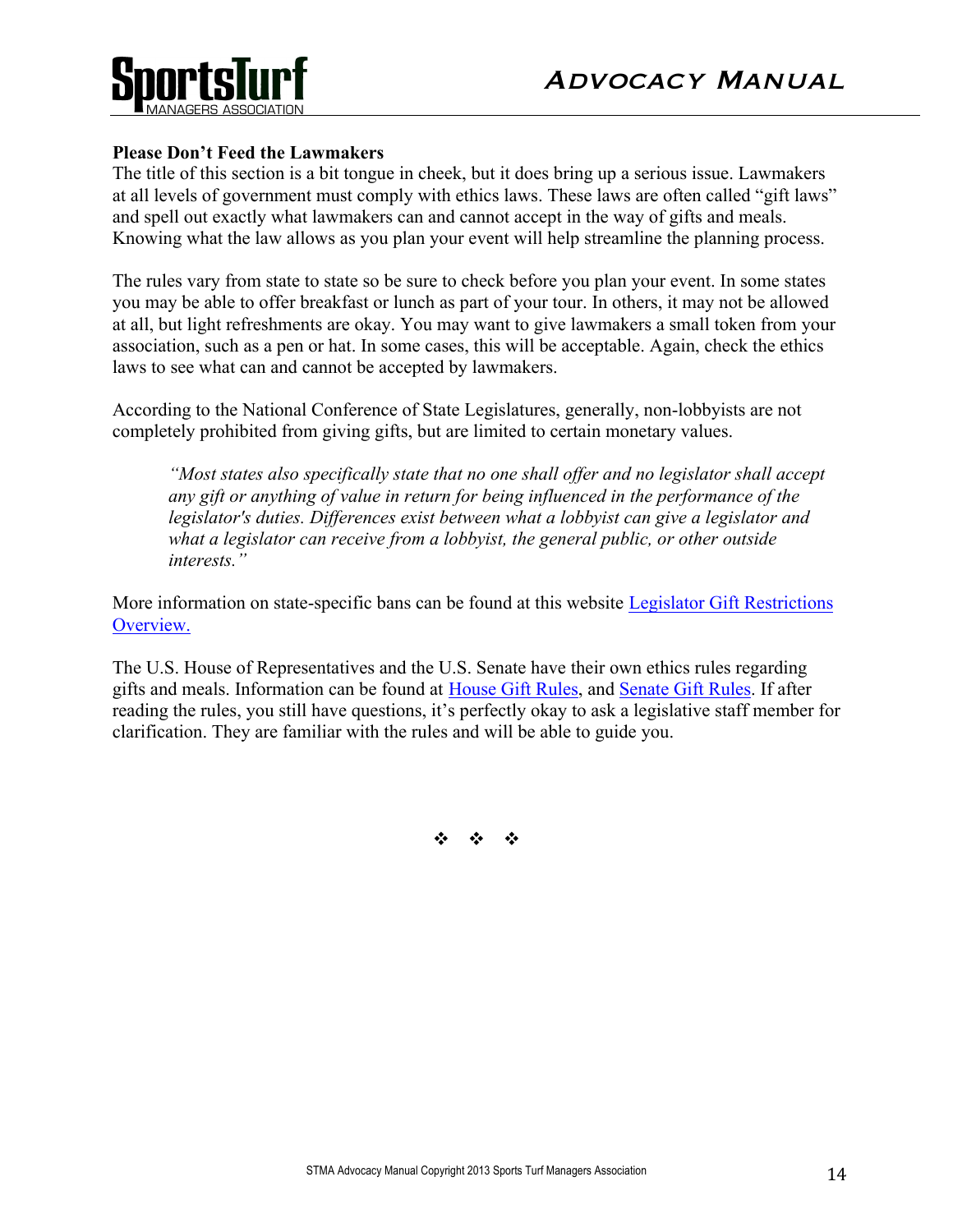

# **Hosting a Legislative Advocacy Day**

Whether its called a "Day on the Hill", a "Legislative Fly-In", "A Day Under the Dome", or a "Legislative Summit", hosting a legislative advocacy day at a state capitol or in Washington DC can be a very successful way to spread your advocacy message to lawmakers.

A legislative advocacy day will be most successful if you have already done work as an organization to build relationships with lawmakers. Lawmakers are more likely to embrace an event if they are familiar with the organization.

Your advocacy agenda and priority issues are the basis for your meetings with lawmakers. Select no more than three issues to discuss with your lawmakers—remember your meeting times will likely be limited to no more than 15 minutes.

Try to schedule your event early in the legislative session. In most states January or February are good months. In Congress, March, April and May are popular months. Allow ample time for planning and scheduling your event—most are planned at least six months in advance to ensure all arrangements can be made to the group's satisfaction. Meetings with lawmakers aren't scheduled until approximately six weeks out from the event, and appointments are reconfirmed just prior to the event.

In addition to visits with lawmakers, your event can include a variety of advocacy related activities designed to advance your agenda. Here are some elements to consider as part of your event:

## **Legislative briefings**

Invite a lawmaker, legislative staff member or industry advocate to address your members and provide an overview of the status of your issues within the current legislative body.

## **Advocacy training for members**

Having a large group of members together in one place is an opportunity to conduct advocacy training. Role-playing in preparation for lawmaker visits, issue briefings and insight into the legislative process are all good topics.

## **Capitol tours**

A tour of the capitol building can be interesting and a great way for your members to learn about your state's history while socializing. Most state capitol buildings have tour guides who can conduct tours. The U.S. Capitol building has an impressive visitor's center, and you can request a personalized Capitol tour through your member of Congress.

## **Media training**

Consider inviting a member of the media to speak to your group on effective ways to communicate advocacy messages.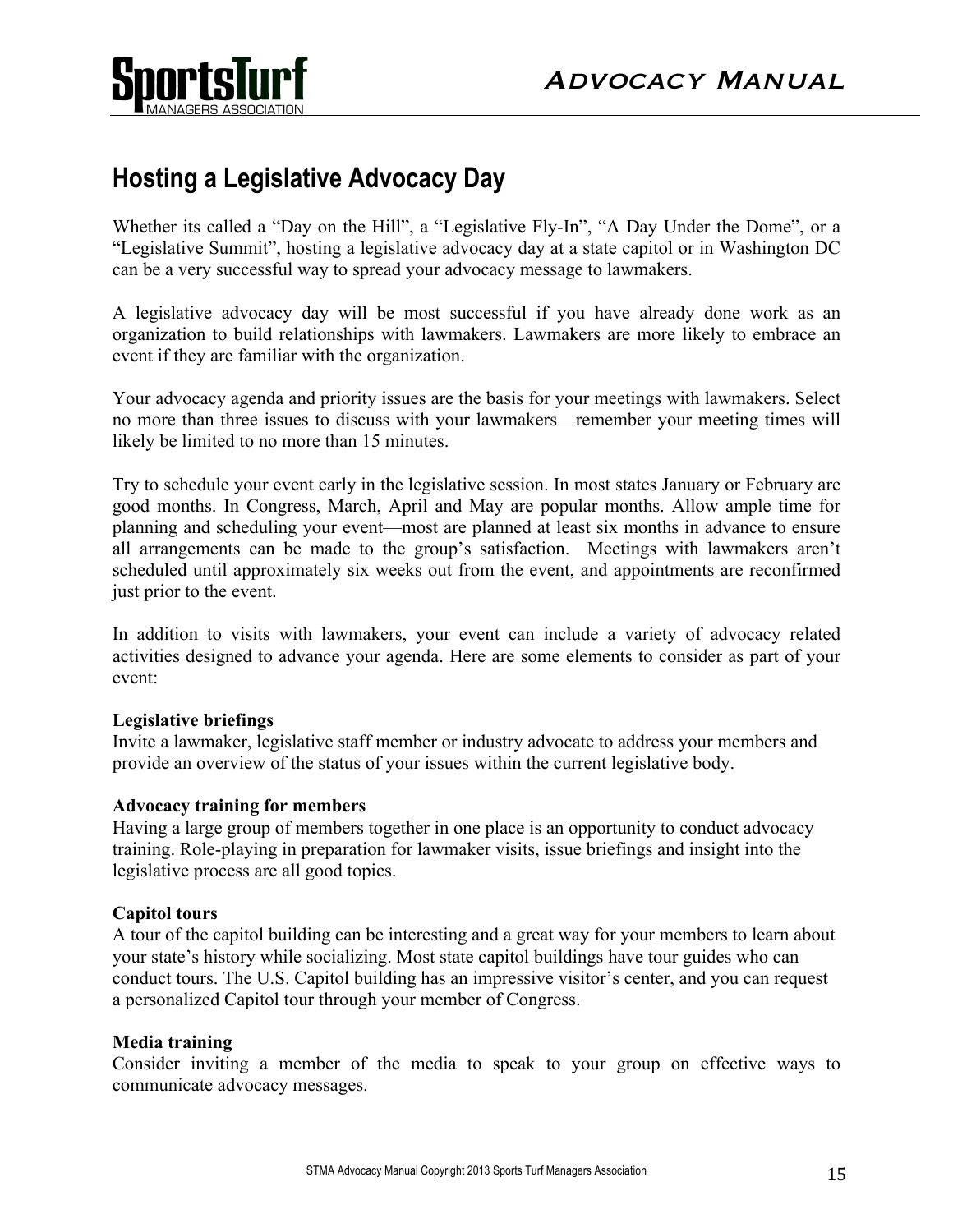



# **Working with Alliances and Coalitions**

Sometimes the most effective way to advocate is to join your voice with others who share your position on an issue. Working collaboratively allows you to do more with less, share resources, and generally be more effective on issues than if you go it alone.

Alliances and coalitions can be especially useful for smaller organizations that do not have the member expertise, staff, time or financial resources to work an issue alone. Aligning with a coalition group that has technical expertise on a specific issue can be beneficial and can save your group time and resources.

For example, if water conservation is a topic of interest to your members and an advocacy issue in which your association wants to be involved, there may be coalitions already in place made up of scientists, researchers, practitioners and other experts who work solely on this issue every day. They likely have compiled a staggering amount of information and data on the issue that you could use in your advocacy efforts. Aligning with such a group would save your group time and resources that would otherwise have to be spent on researching and following this complex issue.

Alliances and coalitions can be temporary—in place for just one issue or single piece of legislation—or they can be sustained to deal with a complex, ongoing issue. There are groups in Washington DC and in state capitals that have been in place for decades. Others come and go within a legislative session.

#### **Some advantages of working with coalitions**

- Do more with less
- Shared resources
- Strength in numbers
- More voices on an issue
- Information sharing
- Increased awareness

Combining financial resources is a main reason many groups choose to form, or join a coalition. For example, your group may not be able to afford to hire a lobbyist to work on your behalf, but by combining resources with other groups that are working toward the same end, a lobbyist becomes affordable. Coalitions can also be very useful for public relations campaigns, which can be costly. Spreading the financial investment across a variety of groups not only increases the media buy, but it gets the message out to a much broader audience as each group activates its own grassroots network.

The adage "politics makes strange bedfellows" is often true, and your group may find itself forming an alliance with an unlikely group, either a group that has absolutely nothing to do with your industry or related industries, or even a group that on past issues has been considered the opposition. For these reasons, careful consideration is required before committing to a coalition.

When joining or forming a coalition, carefully consider the reputation of all groups. Are they well respected? Are they considered trustworthy? Do they share your core values? Do they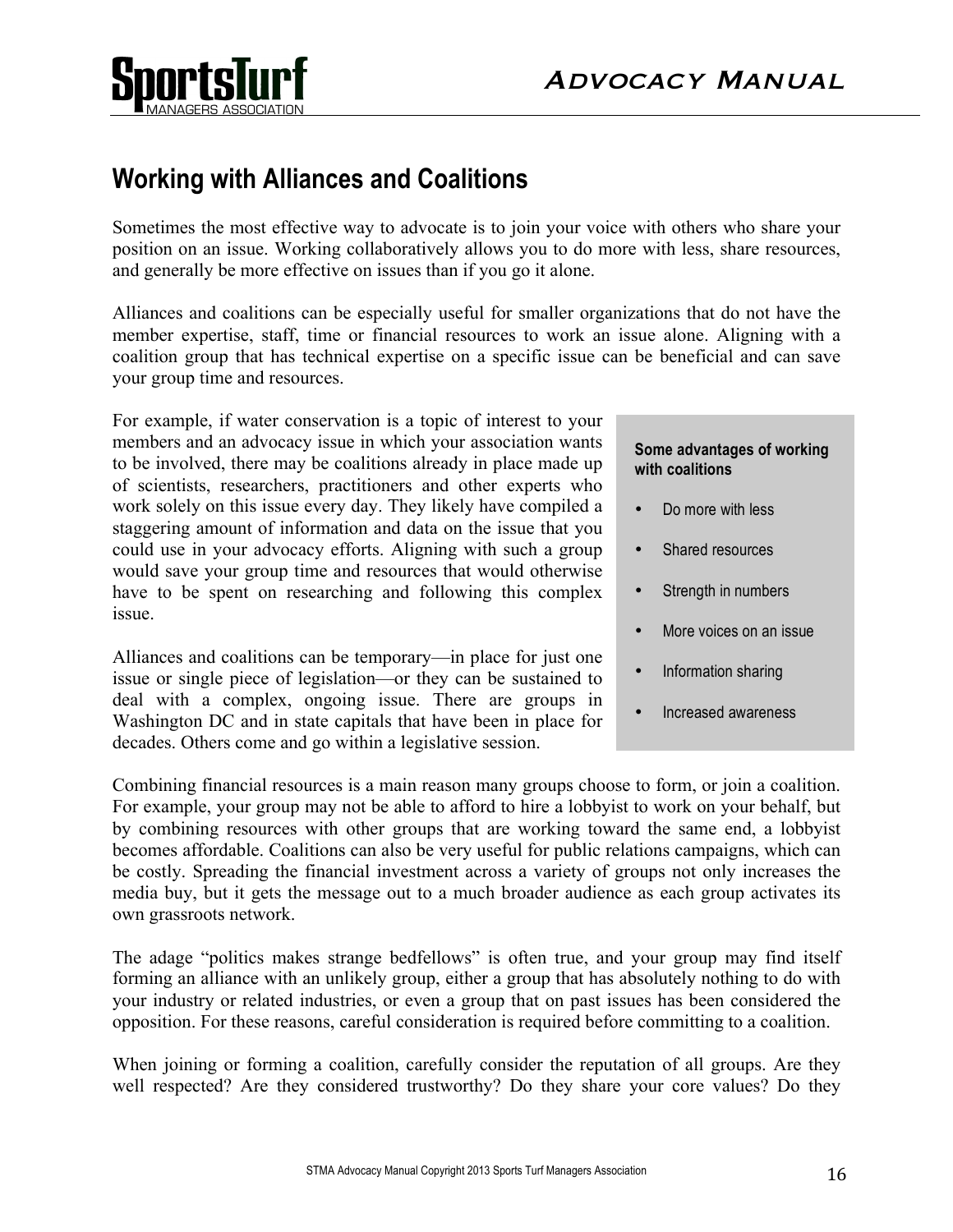

project a professional image to lawmakers and the public? Will they be able to effectively and appropriately communicate the issue?

Each group will bring its own strengths and assets to the table. It's important to clearly define roles and responsibilities within the coalition so that there are no surprises. Assign a specific individual, or individuals, to represent your group on the coalition. This will help ensure consistency of message and will establish clear lines of authority for decision-making. Collaboratively establishing a decision-making process from the beginning will help ensure clear communication and smooth operation of the coalition.

- Clearly define roles and responsibilities
- Ensure consistent messages
- Establish a collaborative decisionmaking process
- Have clear expectations
- Recognize and spotlight member efforts within the coalition

Not all alliances and coalitions are created equally meaning each group involved may have a different level of involvement and influence. Some groups may have more financial resources to put toward the effort, and therefore may take a larger leadership role within the coalition. Make sure your group is comfortable with the role they play within the coalition and that expectations are clear.

Because of the cooperative nature of such alliances, public credit for your group's efforts may not always be apparent. Be sure to recognize and spotlight to your members the role your group/individuals play in

the coalition's efforts and successes. This will help your leaders make the case for continued participation and/or financial support of the coalition.

It's also important to remember that the groups, while cooperating on a common issue or goal, still have their own self-interests and agendas. Collaborate with groups that you believe will be able to focus on the shared goal, rather than on advancing their own agendas. When all the groups are working under shared expectations and goals, they avoid communicating conflicting voices/positions with lawmakers. This ensures there is no confusion or dilution of your message and efforts. Working within an alliance or coalition can be very beneficial to advocacy efforts, and can be an effective way to advance your advocacy agenda.

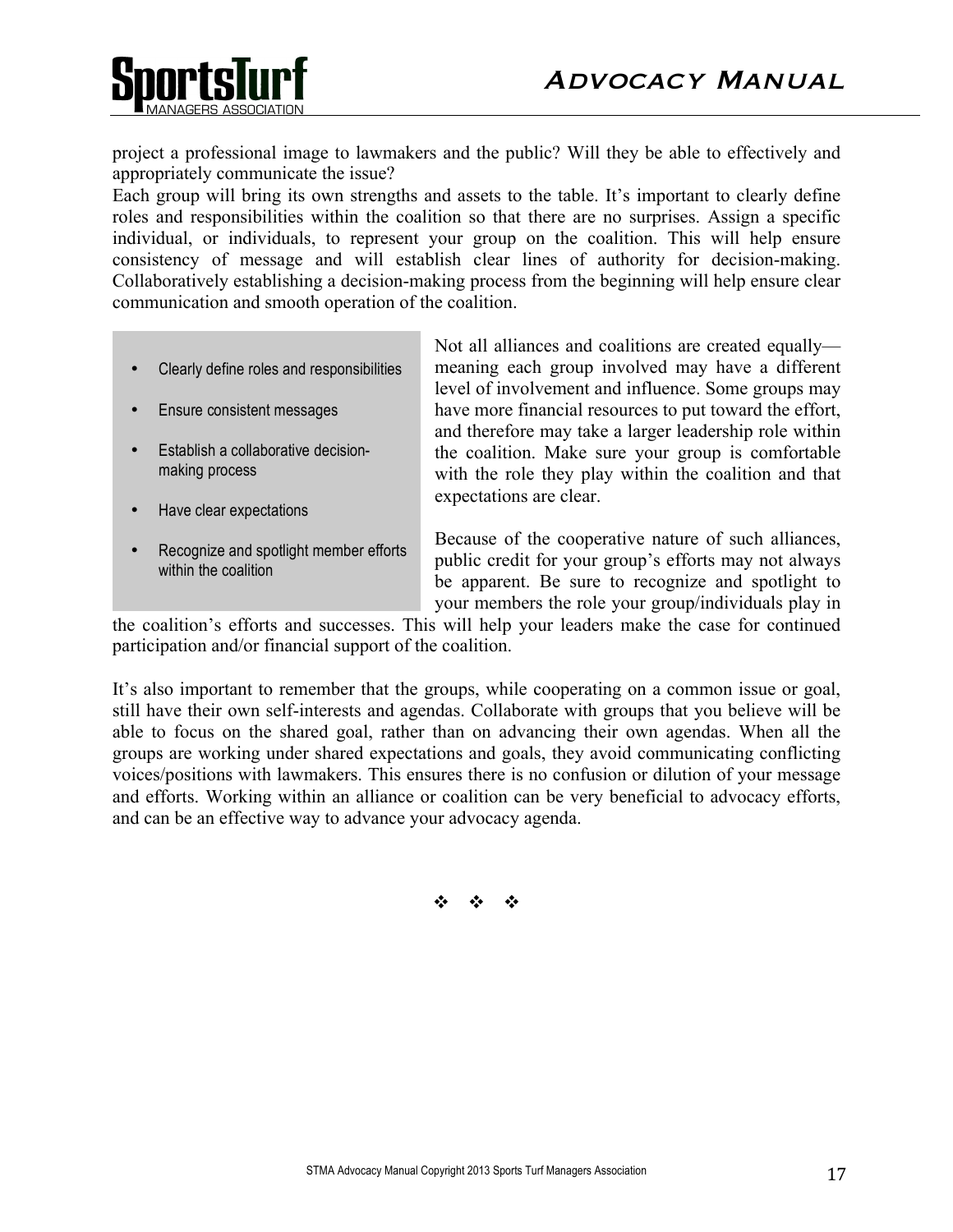

# **Communicating with the Media**

The American media plays and important and powerful role in shaping public policy. The media doesn't just "report" on government issues, they take an active role in influencing public opinion. Public policy fights are often won in the court of public opinion, so having the ability to influence how the media covers the issues that matter most to your association can be very helpful.

Just as being a credible and reliable source can help build strong relationships with lawmakers, so too can it build strong relationships with the media. Here are some steps for working with the media to advance your advocacy goals.

- 1. Identify a person or persons who are authorized to speak with the media. These should be members who are good speakers and well versed on the issues.
- 2. If you anticipate receiving questions about contentious issues, make sure your media representatives receive training on how to handle such questions.
- 3. Use your website and social media platforms as a way to communicate with media and provide information.
- 4. Respond promptly to requests for information from reporters. They are often on deadline and will appreciate your quick response.
- 5. Invite the media to your events. Send out invitations and press releases letting them know about your event(s). Highlight what is newsworthy—lawmaker attendance, an association milestone, members converging on the state capitol, etc.
- 6. Further your advocacy agenda by submitting letters to the editor. Published letters are read more than any other portion of the newspaper.
- 7. Be prepared for interviews. Whether it's for television, the web, or a printed publication, the media are looking for interesting, concise information and ear-catching sound bites. Know what you want to say before you go on camera. Stick to your talking points. Speak slowly and calmly and in a pleasant tone of voice.
- 8. Send thank you emails to reporters who cover your events, or write positive things about your association and its members.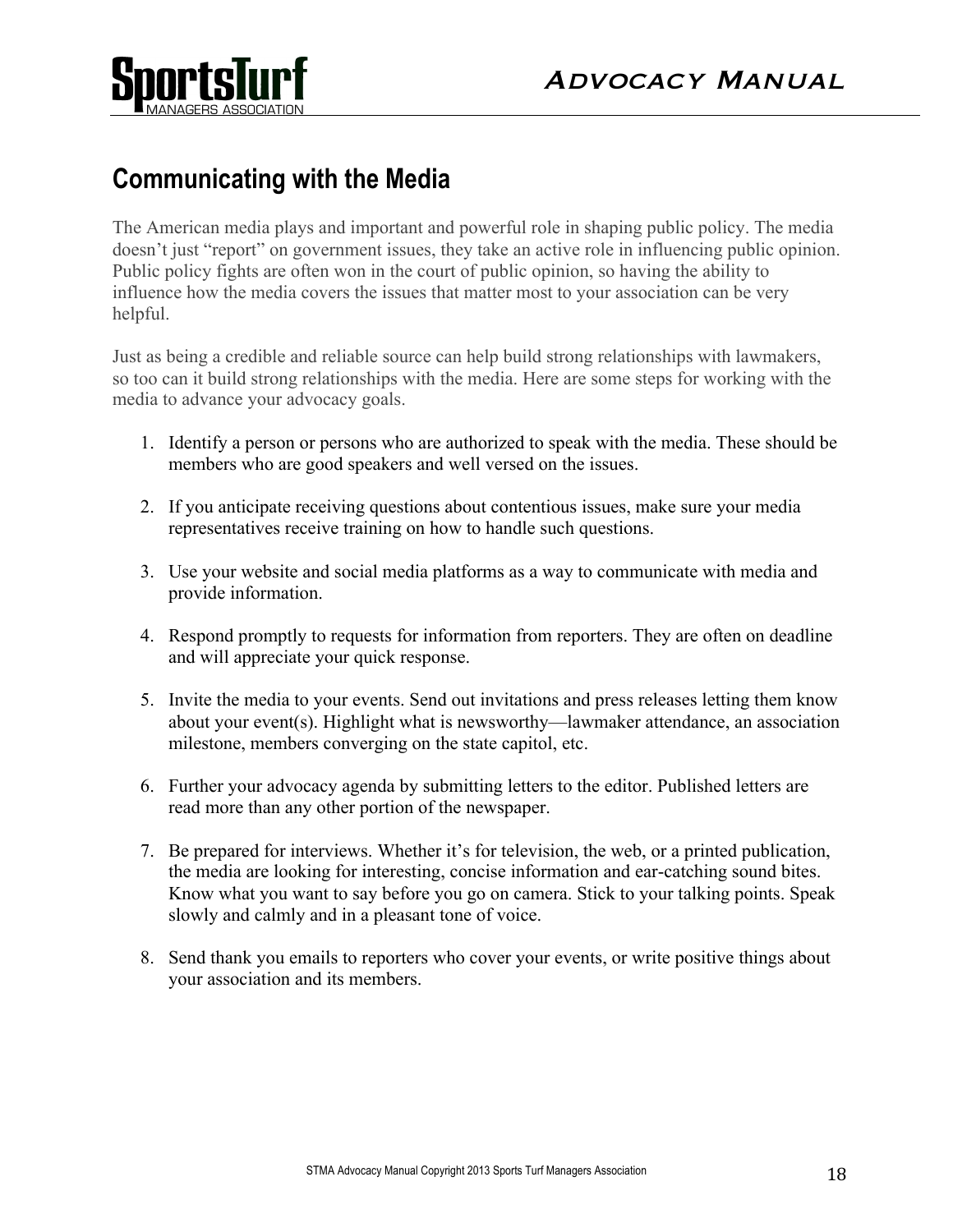

# **Social Media and Advocacy**

Use of social media has become a way for advocacy groups to quickly communicate with lawmakers, members, stakeholders and the public with little or no financial investment.

The potential for sharing advocacy messages is almost unlimited, and social media offers an interactive platform where readers can not only consume information, but also respond to it in "real time"

Lawmakers are using social media to communicate with their constituents. A recent study funded by the Library of Congress that examined how members of Congress are using Facebook, Twitter and YouTube, shows that 98 percent of Congress is using at least one social media platform. And, 72 percent of Congress is using all three of the platforms examined in the study. Most members are using social media for stating their positions on issues.

Using social media can help your organization stay informed on advocacy issues and stay in touch with lawmakers. Your social media platforms can also be powerful tools for communicating **The impact of social media**

*"We no longer search for the news, the news finds us."* 

> -Erik Qualman, author of Socialnomics ™

your position on issues, as well as educating lawmakers and the public about your industry.

## **Social media strategies for advancing your advocacy goals**

- "Like" the Facebook pages of your lawmakers to stay current with what is happening
- Subscribe to lawmaker Twitter feeds
- Comment (respectfully and appropriately) on lawmaker Facebook posts
- Establish a Facebook page and Twitter account for your organization. Update them regularly with relevant, useful information.
- Utilize social media to state your group's position on issues
- Utilize social media to keep your members informed on advocacy issues
- Use social media to expand your network of advocacy contacts and information sources